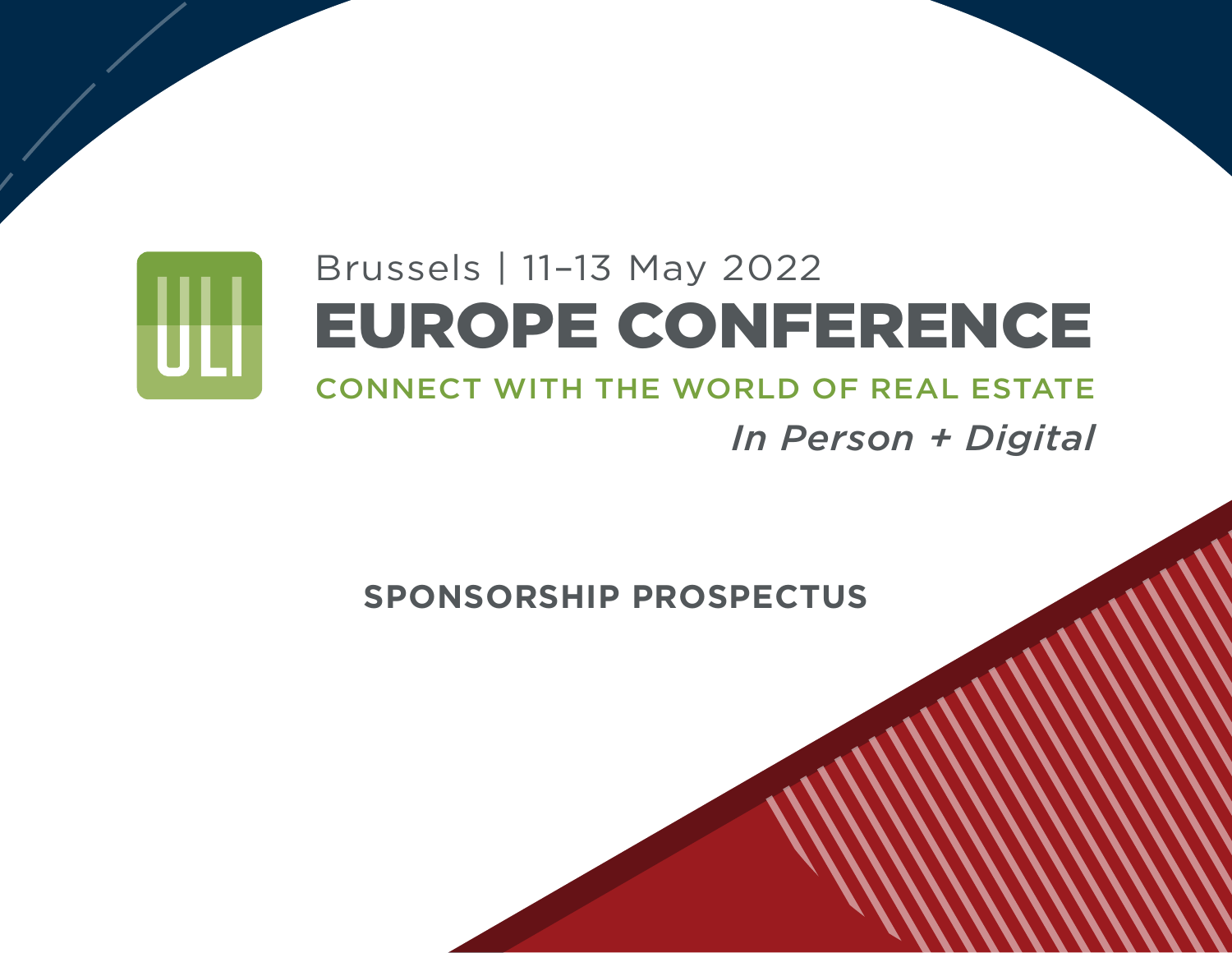

*In Person + Digital*



# ABOUT THE URBAN LAND INSTITUTE

ULI is the oldest and largest network of cross-disciplinary real estate and land use experts in the world. **ULI is its members**—delivering the mission, shaping the future of the industry, and creating thriving communities across the globe.

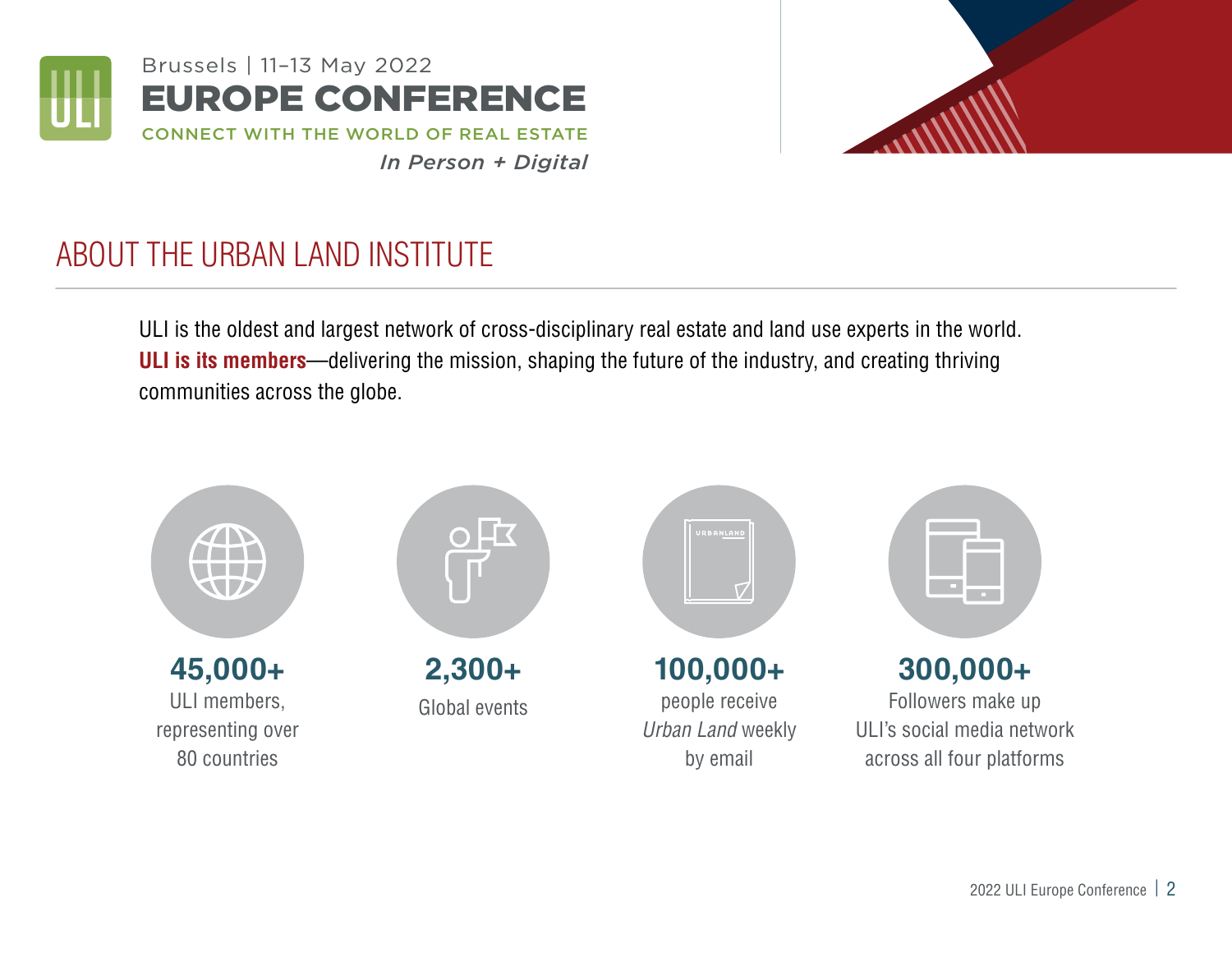

## EUROPE CONFERENCE Brussels | 11–13 May 2022



#### *In Person + Digital* CONNECT WITH THE WORLD OF REAL ESTATE

## ABOUT THE 2022 ULI EUROPE CONFERENCE

Now more than ever, ULI's role as connector is crucial. The 2022 ULI Europe Conference will bring together hundreds of real estate and land use professionals during an interactive online experience to share knowledge, build relationships, and explore the role of real estate in shaping cities and communities across the globe.

#### **Bringing the ULI experience to you, wherever you are**

The virtual event will feature world-renowned industry leaders sharing their insights on topics ranging from geopolitics and economic developments to social changes and the future of cities.The virtual environment will allow ULI to reach an even larger audience, making this a truly global event.

#### **Not just another webinar**

The 2022 ULI Europe Conference will go beyond the usual online format: it is a digital production created to seamlessly deliver a personalized learning and networking experience through curated content, high-level insights, and audience interactivity.

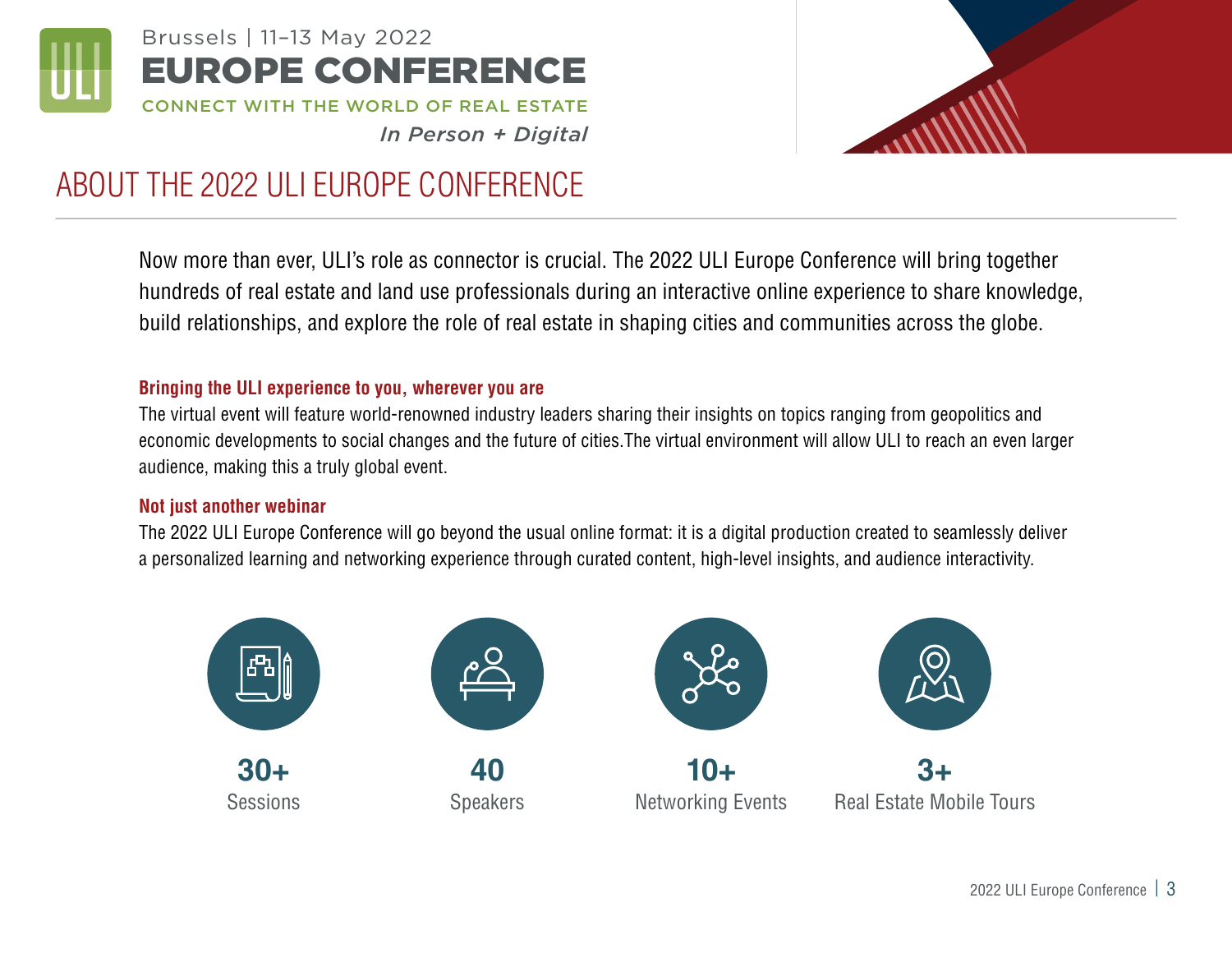

# WHY SPONSOR

The engagement of our sponsoring firms is key to running a successful event. Join this elite group of companies supporting the 2022 ULI Europe Conference. Choose from a variety of levels and selected sponsorship opportunities outlined in this brochure—to better enhance your presence at the 2022 ULI Europe Conference.

For sponsorship opportunities, please contact **jacqui.collins@uli.org** and **niamh.murphy@uli.org** 

*In Person + Digital*

### EUROPECONFERENCE.ULI.ORG